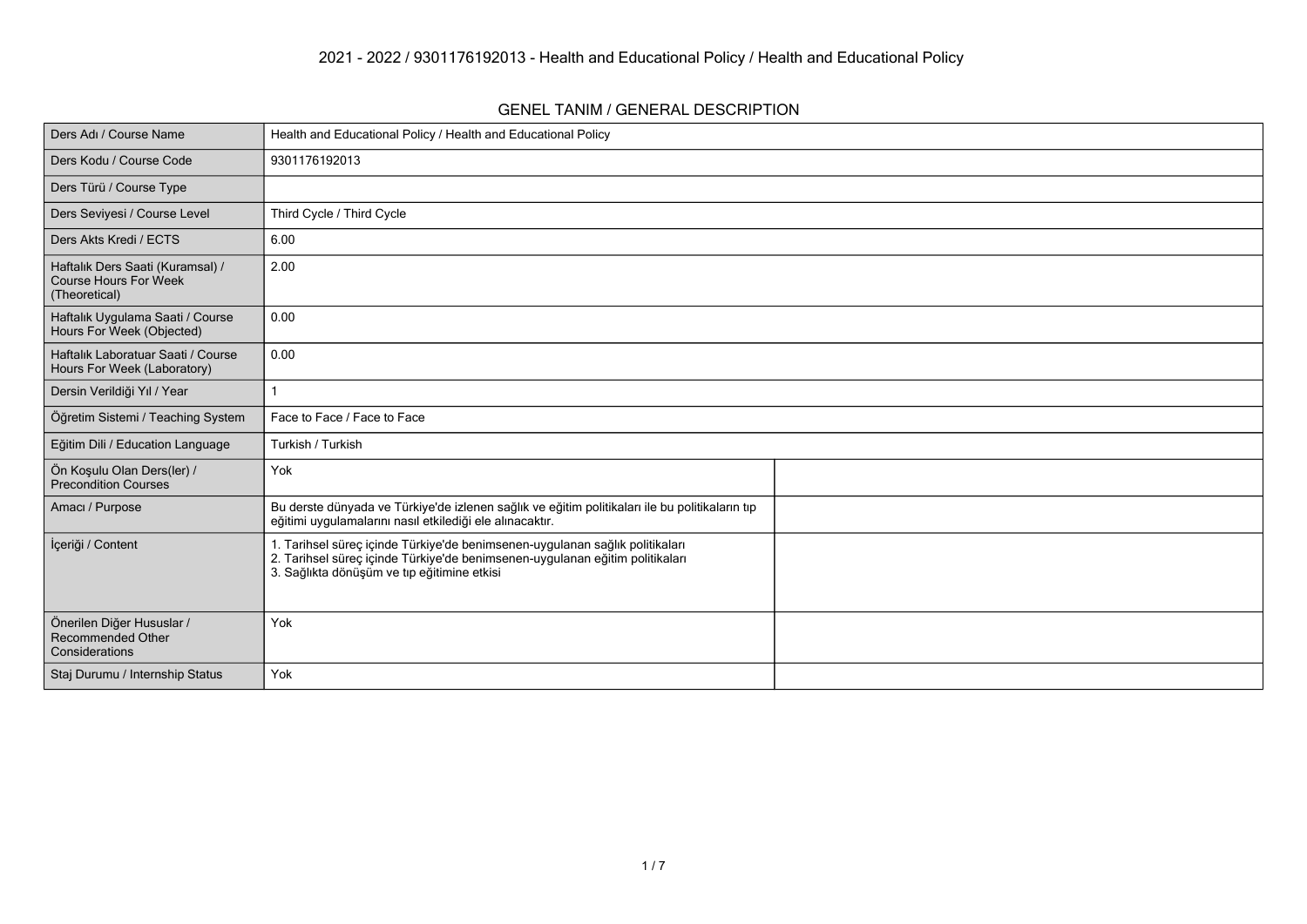| Kitabı / Malzemesi / Önerilen<br>Kaynaklar / Books / Materials /<br>Recommended Reading | 1. Türk Tabipleri Birliği Mezuniyet Öncesi Tıp Eğitimi Raporu - 2010. Aralık 2010<br>2. 'Tam Gün' Yasa Tasarısı Hekimlere Ne Getiriyor? TTB Yayını, Ağustos 2009<br>3. Performansa Dayalı Ödeme. TTB Yayını, Haziran 2009<br>4. Özen Asut. SAĞLIKTA 30 YIL. TTB Yayını, Aralık 2007<br>5. Siyasi Parti Programlarında Sağlık ve Sosyal Güvenlik. TTB Yayını, Haziran 2007<br>6. 2000-2020 Sürecinde Nasıl bir Dünya, Türkiye, Sağlık, Tıp Ortamı Öngörülebilir,<br>Oluşturulabilir? TTB Yayınları, Nisan 2002<br>7. Tanili S. Nasıl Bir Eğitim İstiyoruz? Adam Yayınları, 2004<br>8. Yapıcı M. Eğitim Politikaları ve Etkileri. Üniversite ve Toplum. Haziran 2006;2:6<br>http://www.universite-toplum.org/text.php3?id=270<br>9. Türkiye'de Sağlık Eğitimi ve Sağlık İnsangücü Durum Raporu. 2010,<br>http://www.yok.gov.tr/ |  |
|-----------------------------------------------------------------------------------------|-------------------------------------------------------------------------------------------------------------------------------------------------------------------------------------------------------------------------------------------------------------------------------------------------------------------------------------------------------------------------------------------------------------------------------------------------------------------------------------------------------------------------------------------------------------------------------------------------------------------------------------------------------------------------------------------------------------------------------------------------------------------------------------------------------------------------------|--|
| Öğretim Üyesi (Üyeleri) / Faculty<br>Member (Members)                                   | Assoc. Prof. Dr. Hatice SAHIN, Assoc. Prof. Dr. H. İbrahim DURAK                                                                                                                                                                                                                                                                                                                                                                                                                                                                                                                                                                                                                                                                                                                                                              |  |

## **ÖĞRENME ÇIKTILARI / LEARNING OUTCOMES**

| Türkiye Cumhuriyeti Tarihi'ndeki sağlık ve eğitim politikalarını genel özellikleri ve kronoloji içerisinde<br>tarifi edebilecek                                                          | At the end of this course the student, will be able to describe health and education policies by the<br>general characteristics and chronology in the history of the Republic of Turkey     |
|------------------------------------------------------------------------------------------------------------------------------------------------------------------------------------------|---------------------------------------------------------------------------------------------------------------------------------------------------------------------------------------------|
| Sağlık ve eğitim alanındaki politikaların genel siyasi paradigmalarla ilişkisini tanımlayabilecek                                                                                        | At the end of this course, students will be able to describe the relationship between general political<br>paradigms and health and education policies                                      |
| Güncel sağlık ve eğitim politikalarının tıp eğitimi üzerine etkileri konusunda eleştirel bir değerlendirme<br>üzerinden politikalarda gereken değişime dair öneriler geliştirebilecektir | At the end of this course, students will be able to critically evaluate the effects of current health and<br>education policies on medical education and develop recommendations for change |

**HAFTALIK DERS İÇERİĞİ / DETAILED COURSE OUTLINE**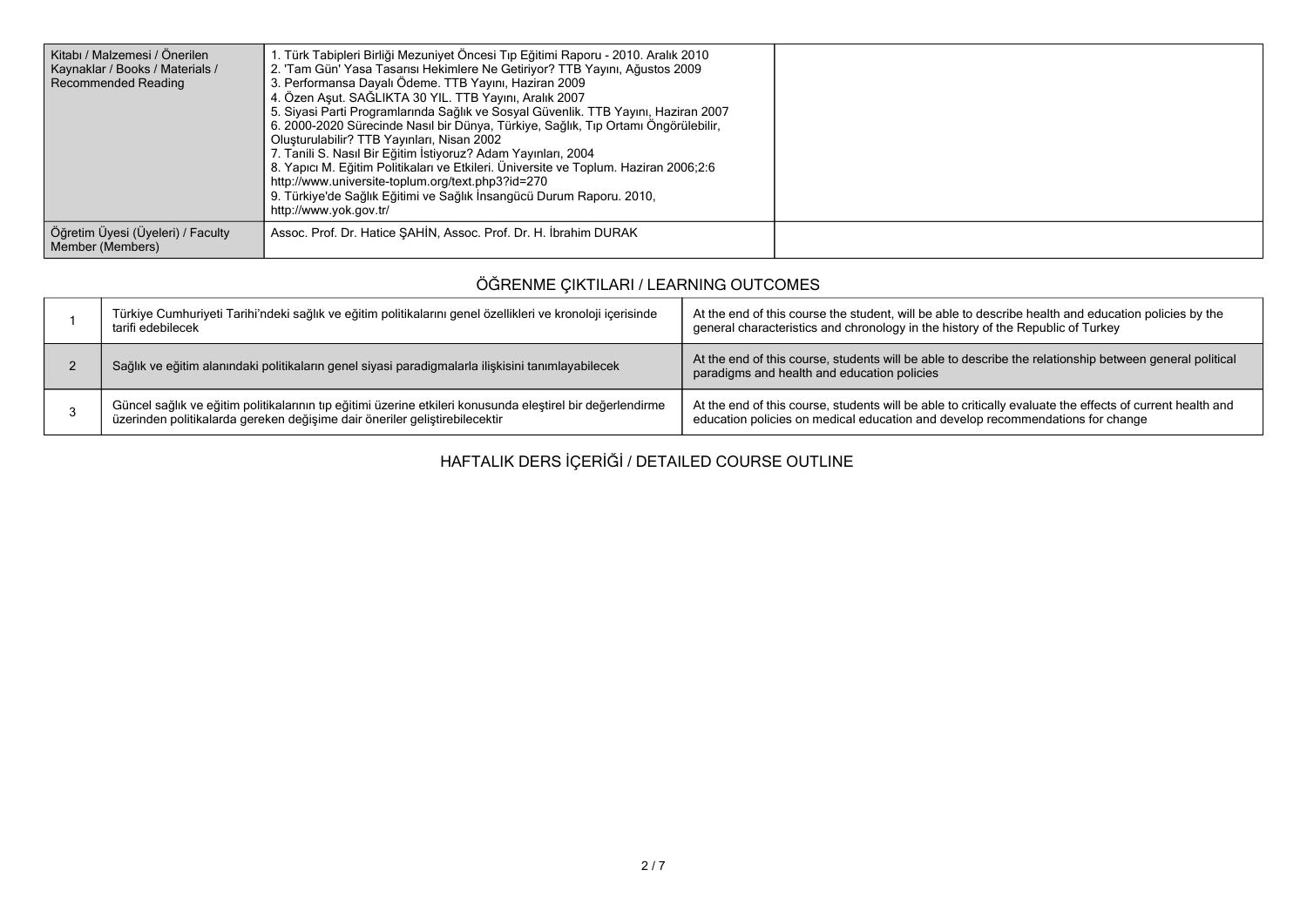| Hafta / Week   |                                                      |          |     |                                                                       |                           |
|----------------|------------------------------------------------------|----------|-----|-----------------------------------------------------------------------|---------------------------|
|                | Teorik Dersler / Theoretical                         | Uygulama | Lab | Öğretim Yöntem ve<br>Teknikleri/Teaching Methods<br><b>Techniques</b> | Ön Hazırlık / Preliminary |
| $\overline{1}$ | Derse giriş ve tanışma                               |          |     |                                                                       |                           |
|                | Introduction                                         |          |     |                                                                       |                           |
|                | Teorik Dersler / Theoretical                         | Uygulama | Lab | Öğretim Yöntem ve<br>Teknikleri/Teaching Methods<br>Techniques        | Ön Hazırlık / Preliminary |
| $\overline{2}$ | Sağlık ve hastalık kavramları                        |          |     |                                                                       |                           |
|                | Concepts of health and illness                       |          |     |                                                                       |                           |
|                | Teorik Dersler / Theoretical                         | Uygulama | Lab | Öğretim Yöntem ve<br>Teknikleri/Teaching Methods<br>Techniques        | Ön Hazırlık / Preliminary |
| 3              | Dünyada sağlık politikaları                          |          |     |                                                                       |                           |
|                | Health policies in the world                         |          |     |                                                                       |                           |
|                | Teorik Dersler / Theoretical                         | Uygulama | Lab | Öğretim Yöntem ve<br>Teknikleri/Teaching Methods<br>Techniques        | Ön Hazırlık / Preliminary |
| $\overline{4}$ | Küreselleşmenin dünyada sağlık politikalarına etkisi |          |     |                                                                       |                           |
|                | The effect of globalization on world health policies |          |     |                                                                       |                           |
|                | Teorik Dersler / Theoretical                         | Uygulama | Lab | Öğretim Yöntem ve<br>Teknikleri/Teaching Methods<br>Techniques        | Ön Hazırlık / Preliminary |
| 5              | Türkiye'de dönemlere göre sağlık politikaları        |          |     |                                                                       |                           |
|                | Health policies in Turkey in historical perspective  |          |     |                                                                       |                           |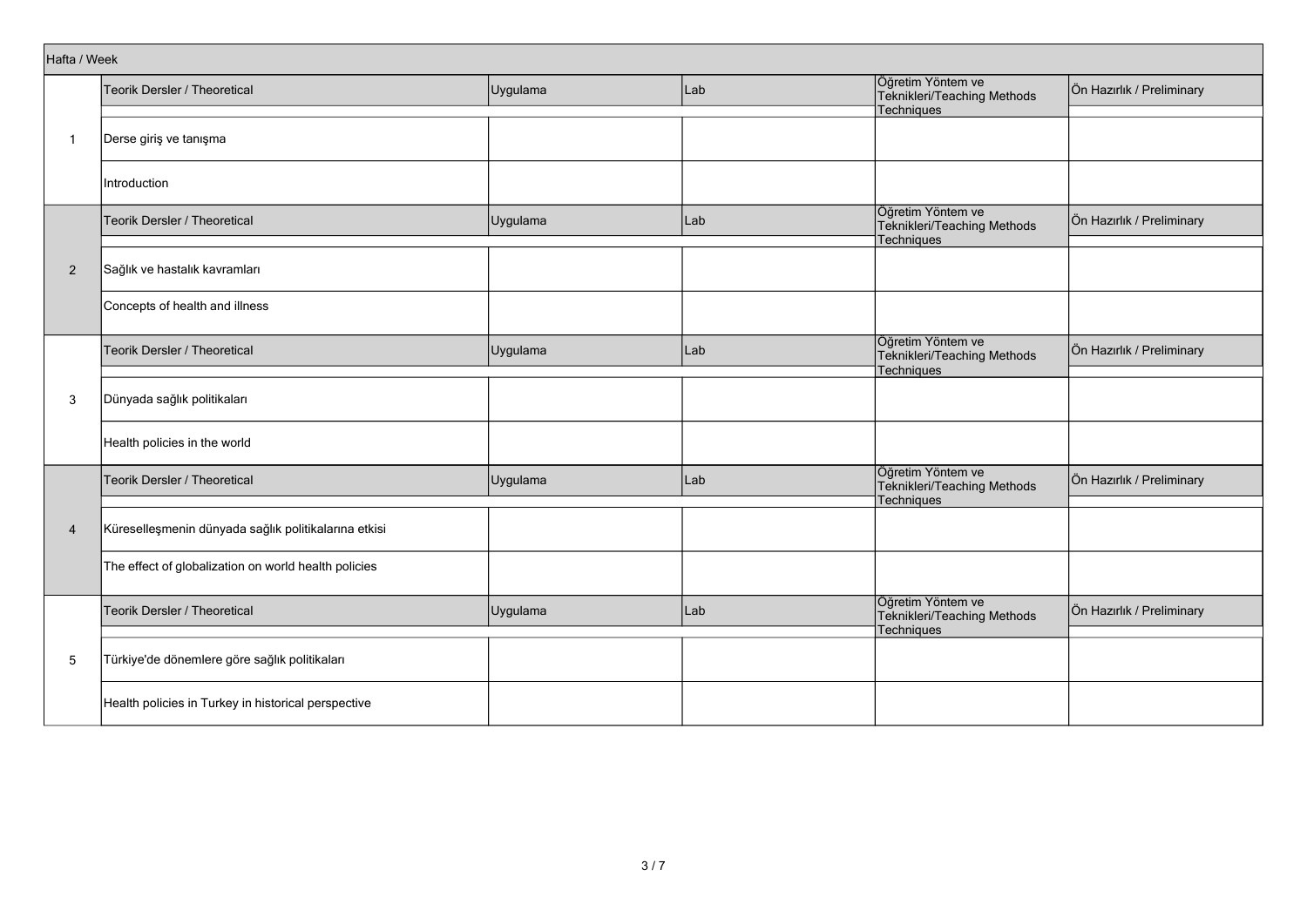|                | Teorik Dersler / Theoretical                                                  | Uygulama | Lab | Öğretim Yöntem ve<br>Teknikleri/Teaching Methods<br>Techniques        | Ön Hazırlık / Preliminary |
|----------------|-------------------------------------------------------------------------------|----------|-----|-----------------------------------------------------------------------|---------------------------|
| 6              | Sağlıkta dönüşüm programı                                                     |          |     |                                                                       |                           |
|                | Health transformation program in Turkey                                       |          |     |                                                                       |                           |
|                | Teorik Dersler / Theoretical                                                  | Uygulama | Lab | Öğretim Yöntem ve<br>Teknikleri/Teaching Methods<br><b>Techniques</b> | Ön Hazırlık / Preliminary |
| $\overline{7}$ | Türkiye'de eğitim politikaları 1                                              |          |     |                                                                       |                           |
|                | Education policies in Turkey 1                                                |          |     |                                                                       |                           |
|                | Teorik Dersler / Theoretical                                                  | Uygulama | Lab | Öğretim Yöntem ve<br>Teknikleri/Teaching Methods<br>Techniques        | Ön Hazırlık / Preliminary |
| 8              | Türkiye'de eğitim politikaları 2                                              |          |     |                                                                       |                           |
|                | Education policies in Turkey 2                                                |          |     |                                                                       |                           |
|                | Teorik Dersler / Theoretical                                                  | Uygulama | Lab | Öğretim Yöntem ve<br>Teknikleri/Teaching Methods<br><b>Techniques</b> | Ön Hazırlık / Preliminary |
| 9              | Sağlık insan gücü planlaması                                                  |          |     |                                                                       |                           |
|                | Health workforce planning                                                     |          |     |                                                                       |                           |
|                | Teorik Dersler / Theoretical                                                  | Uygulama | Lab | Öğretim Yöntem ve<br>Teknikleri/Teaching Methods<br>Techniques        | Ön Hazırlık / Preliminary |
| 10             | İnsangücü planlaması ve tıp eğitimi ilişkisi                                  |          |     |                                                                       |                           |
|                | The relationship between manpower planning and medical education              |          |     |                                                                       |                           |
|                | Teorik Dersler / Theoretical                                                  | Uygulama | Lab | Öğretim Yöntem ve<br>Teknikleri/Teaching Methods<br>Techniques        | Ön Hazırlık / Preliminary |
| 11             | Sağlık politikalarının tıp eğitimine etkisi (Dünyada-Türkiye'de)              |          |     |                                                                       |                           |
|                | The effect of health policies on medical education in the World and<br>Turkey |          |     |                                                                       |                           |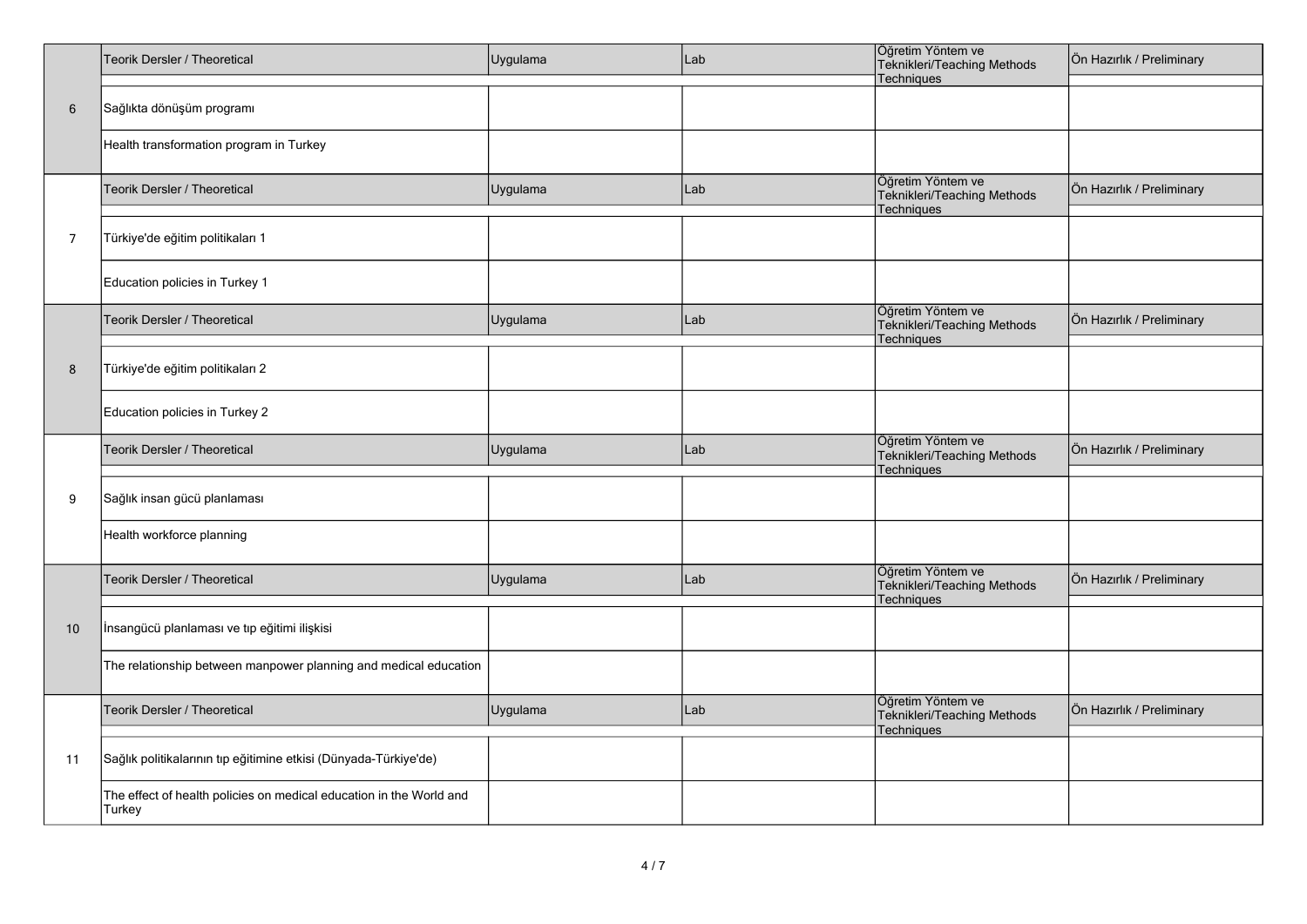|    | Teorik Dersler / Theoretical                                                                    | Uygulama | Lab | Öğretim Yöntem ve<br>Teknikleri/Teaching Methods                      | Ön Hazırlık / Preliminary |
|----|-------------------------------------------------------------------------------------------------|----------|-----|-----------------------------------------------------------------------|---------------------------|
| 12 | Eğitim politikalarının tıp eğitimine etkisi                                                     |          |     | Techniques                                                            |                           |
|    | The effect of education policies on medical education in Turkey                                 |          |     |                                                                       |                           |
|    | Teorik Dersler / Theoretical                                                                    | Uygulama | Lab | Öğretim Yöntem ve<br>Teknikleri/Teaching Methods<br>Techniques        | Ön Hazırlık / Preliminary |
| 13 | Sağlık sistemine uygun hekim kavramı                                                            |          |     |                                                                       |                           |
|    | Concept of appropriate physician for health system                                              |          |     |                                                                       |                           |
|    | Teorik Dersler / Theoretical                                                                    | Uygulama | Lab | Öğretim Yöntem ve<br>Teknikleri/Teaching Methods<br><b>Techniques</b> | Ön Hazırlık / Preliminary |
| 14 | Türkiye'de yaşanan sağlık sistem değişikliğinin tıp eğitimine<br>yansımaları ve tıp fakülteleri |          |     |                                                                       |                           |
|    | The effect of health system change in medical education and medical<br>faculty                  |          |     |                                                                       |                           |
|    | <b>Teorik Dersler / Theoretical</b>                                                             | Uygulama | Lab | Öğretim Yöntem ve<br>Teknikleri/Teaching Methods<br>Techniques        | Ön Hazırlık / Preliminary |
| 15 | Tıp eğitimi programının politikalara uygunluğu                                                  |          |     |                                                                       |                           |
|    | Medical education programs in compliance with health and education<br>policies                  |          |     |                                                                       |                           |
|    | Teorik Dersler / Theoretical                                                                    | Uygulama | Lab | Öğretim Yöntem ve<br>Teknikleri/Teaching Methods<br><b>Techniques</b> | Ön Hazırlık / Preliminary |
| 16 | Dersin kapanışı ve geribildirim                                                                 |          |     |                                                                       |                           |
|    | Closure of yhem course and feedback                                                             |          |     |                                                                       |                           |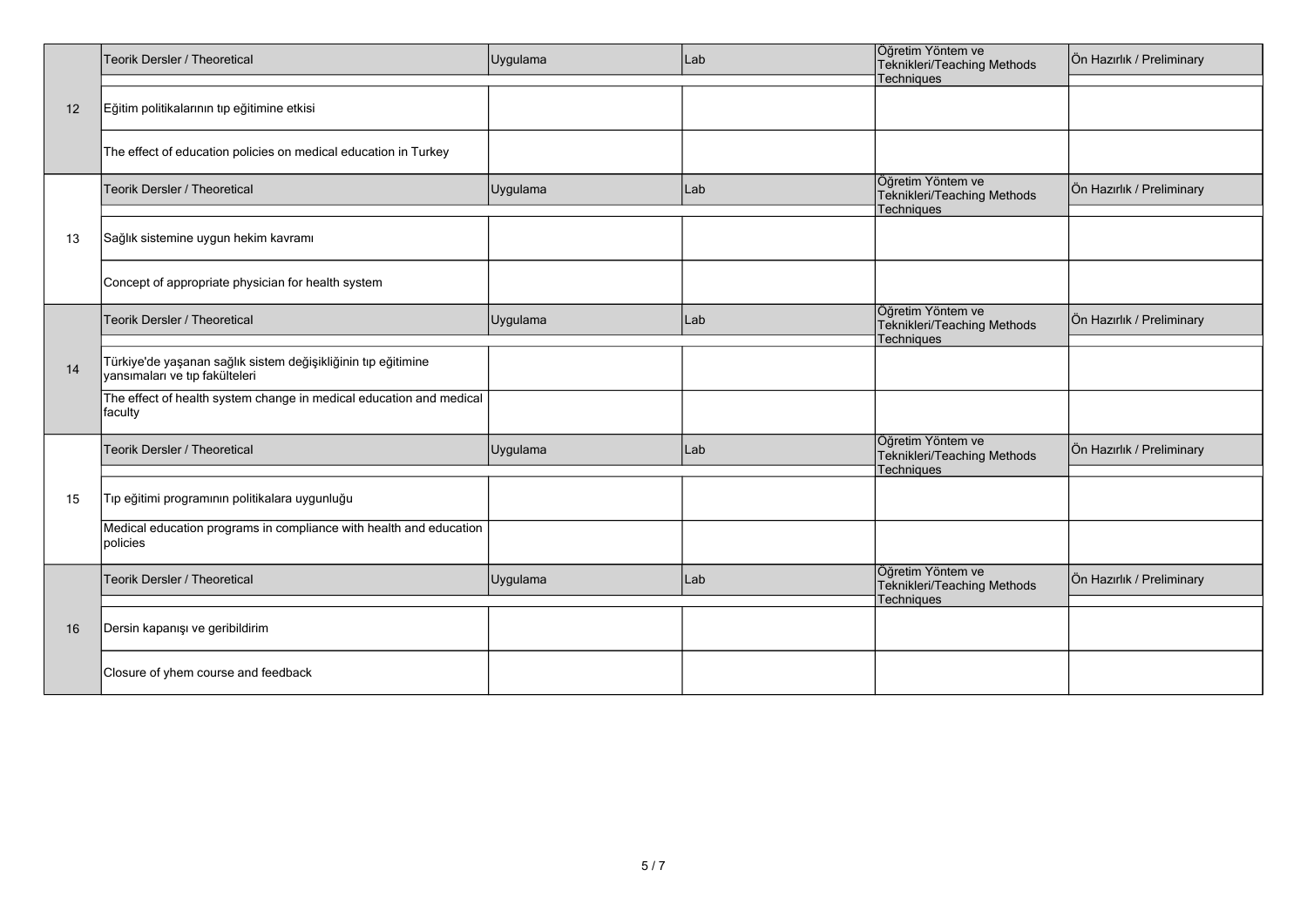## **DEĞERLENDİRME / EVALUATION**

| Yarıyıl (Yıl) İçi Etkinlikleri / Term (or Year) Learning Activities | Sayı/<br>Number | Katkı Yüzdesi /<br>Percentage of<br>Contribution (%) |
|---------------------------------------------------------------------|-----------------|------------------------------------------------------|
| Ara Sinav / Midterm Examination                                     |                 | 40                                                   |
| Ev Ödevi / Homework                                                 |                 | 60                                                   |
| Toplam / Total:                                                     |                 | 100                                                  |
| Başarı Notuna Katkı Yüzdesi / Contribution to Success Grade(%):     |                 | 60                                                   |

| Yarıyıl (Yıl) Sonu Etkinlikleri / End Of Term (or Year) Learning Activities | Sayı /<br>Number | Katkı Yüzdesi /<br>Percentage of<br>Contribution (%) |
|-----------------------------------------------------------------------------|------------------|------------------------------------------------------|
| Final Sinavi / Final Examination                                            |                  | 100                                                  |
| Toplam / Total:                                                             |                  | 100                                                  |
| Başarı Notuna Katkı Yüzdesi / Contribution to Success Grade(%):             |                  | 40                                                   |

| Etkinliklerinin Başarı Notuna Katkı Yüzdesi(%) Toplamı / Total Percentage of Contribution (%) to Success Grade: | 100 |
|-----------------------------------------------------------------------------------------------------------------|-----|
| Değerlendirme Tipi / Evaluation Type:                                                                           |     |

| İŞ YÜKÜ / WORKLOADS                    |                  |                                           |                                                         |
|----------------------------------------|------------------|-------------------------------------------|---------------------------------------------------------|
| Etkinlikler / Workloads                | Sayı /<br>Number | Süresi<br>(Saat) /<br>Duration<br>(Hours) | Toplam İş Yükü<br>(Saat) / Total<br>Work Load<br>(Hour) |
| Derse Katılım / Attending Lectures     | 12               | 3.00                                      | 36.00                                                   |
| Tartışma / Discussion                  | 4                | 6.00                                      | 24.00                                                   |
| Seminer / Seminar                      |                  | 7.00                                      | 7.00                                                    |
| Makale Kritik Etme / Criticising Paper | 4                | 12.00                                     | 48.00                                                   |
| Bireysel Çalışma / Self Study          | 8                | 8.00                                      | 64.00                                                   |
| Ev Ödevi / Homework                    |                  | 1.00                                      | 1.00                                                    |
| Toplam / Total:                        | 30               | 37.00                                     | 180.00                                                  |